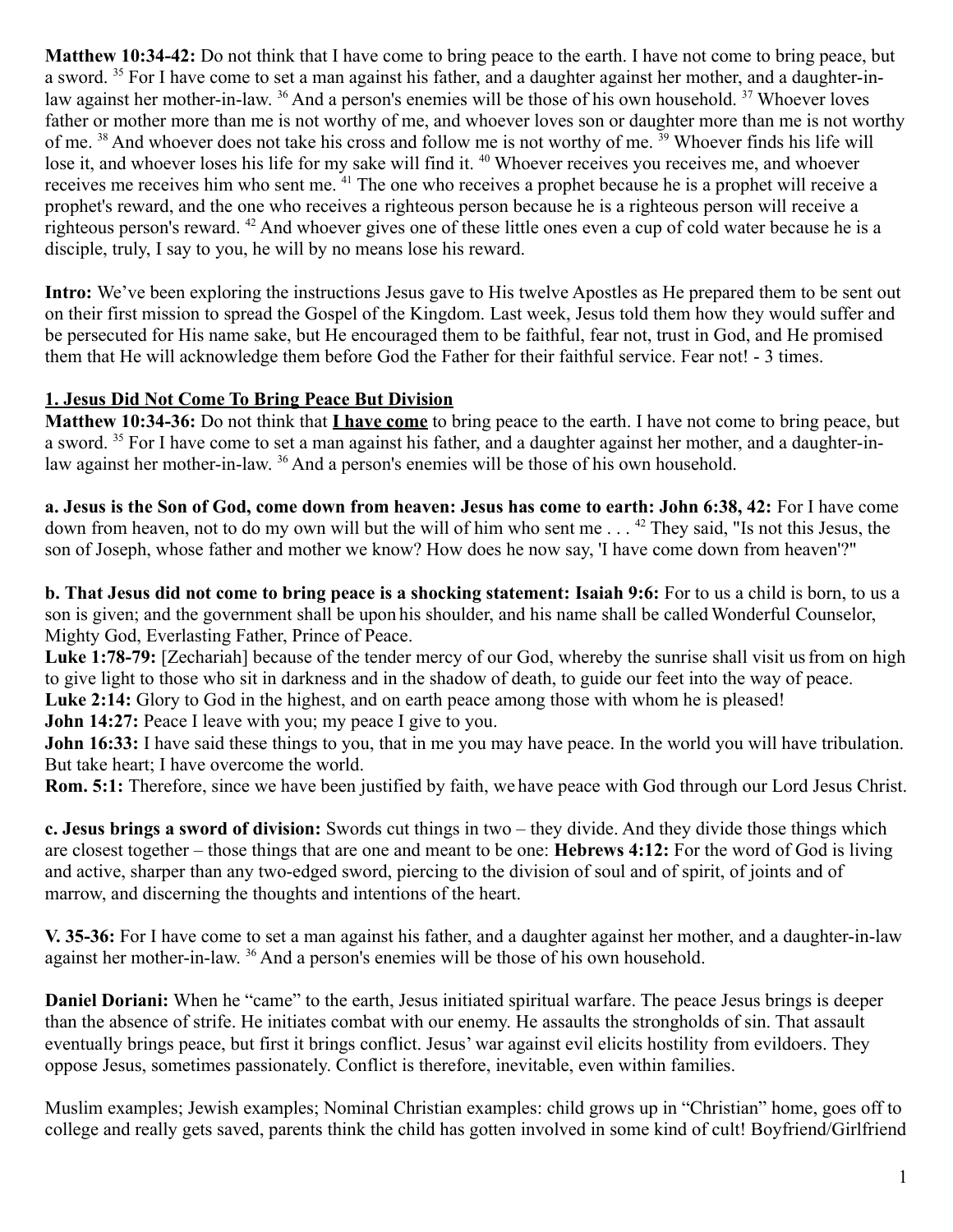# **2. Jesus Must Be Your First Love Above All Other Loves**

**Matthew 10:37:** Whoever loves father or mother more than me is not worthy of me, and whoever loves son or daughter more than me is not worthy of me.

### **a. True believers in Jesus will love Him first & foremost, even more than family.** Christ must be first above all!

**Jesus (Luke 14:26-27):** If anyone comes to me and does not hate his own father and mother and wife and children and brothers and sisters, yes, and even his own life, he cannot be my disciple. Whoever does not bear his own cross and come after me cannot be my disciple.

In this passage, Jesus demands absolute, undivided love, commitment, and devotion without rival. The love we are to have for Jesus should make all other loves in our lives seem like hatred. Only if we have this kind of love for Christ will we be able to love the lesser goods in our lives (like our families) as they should be loved. Only by trusting, loving, and adoring Jesus most of all can we even begin to love our neighbors as ourselves, love our wives as Christ loves the church, love our fathers and mothers biblically, and love our children in a way that pleases God.

What does loving Jesus more than anything look like? Trust-Delight/Joy-Obedience-Prayer-Word-Witness-Church **Rob Green:** couples should be participating in [Sunday morning services] forty-eight out of fifty-two weeks a year (two weeks of vacation and two weeks being sick)

**b. This demand shows Jesus is God: D. A. Carson:** the saying is either that of the Messiah or a maniac.

**c. What does it mean to be worthy of Jesus:** To truly receive, believe, & follow Jesus as a true disciple.

**d. Beware of idols:** These words of Jesus are a warning to beware of idolizing the good gifts from God in our lives: **Tim Keller:** We think that idols are bad things, but that is almost never the case. The greater the good, the more likely we are to expect that it can satisfy our deepest needs and hopes. Anything can serve as a counterfeit god, especially the very best things in life . . . What is an idol? It is anything more important to you than God, anything that absorbs your heart and imagination more than God, anything you seek to give you what only God can give. A counterfeit god is anything so central and essential to your life that, should you lose it, your life would feel hardly worth living . . . It can be family and children, or career and making money, or achievement and critical acclaim, or saving face and social standing. It can be a romantic relationship, peer approval, competence and skill, secure and comfortable circumstances, your beauty or your brains, a great political or social cause, your morality and virtue, or even success in the Christian ministry.

## **3. You Must Take Up Your Cross And Follow Jesus**

**Matthew 10:38:** And whoever does not take his cross and follow me is not worthy of me.

We can easily forget what the cross is (it's been made a nice, clean religious symbol; put it on jewelry; speak of it as a trial "my next door neighbor is my cross to bear") What was the cross in Jesus' day? It was the most gruesome, painful, tortuous way of executing the most evil criminals. They wanted cruel and unusual punishment! It's like saying take up your electric chair, your gas chamber, your lethal injection (but worse – like a curse word!) **Theologian:** When Christ calls a man, he bids him come and die.

**Spurgeon:** You cannot be Christ's servant if you are not willing to follow Him, cross and all. What do you crave? A crown? Then it must be a crown of thorns if you are to be like Him. Do you want to be lifted up? So you shall, but it will be upon a cross.

## **4. You Must Lose Your Life To Find It**

**Matthew 10:39:** Whoever finds his life will lose it, and whoever loses his life for my sake will find it.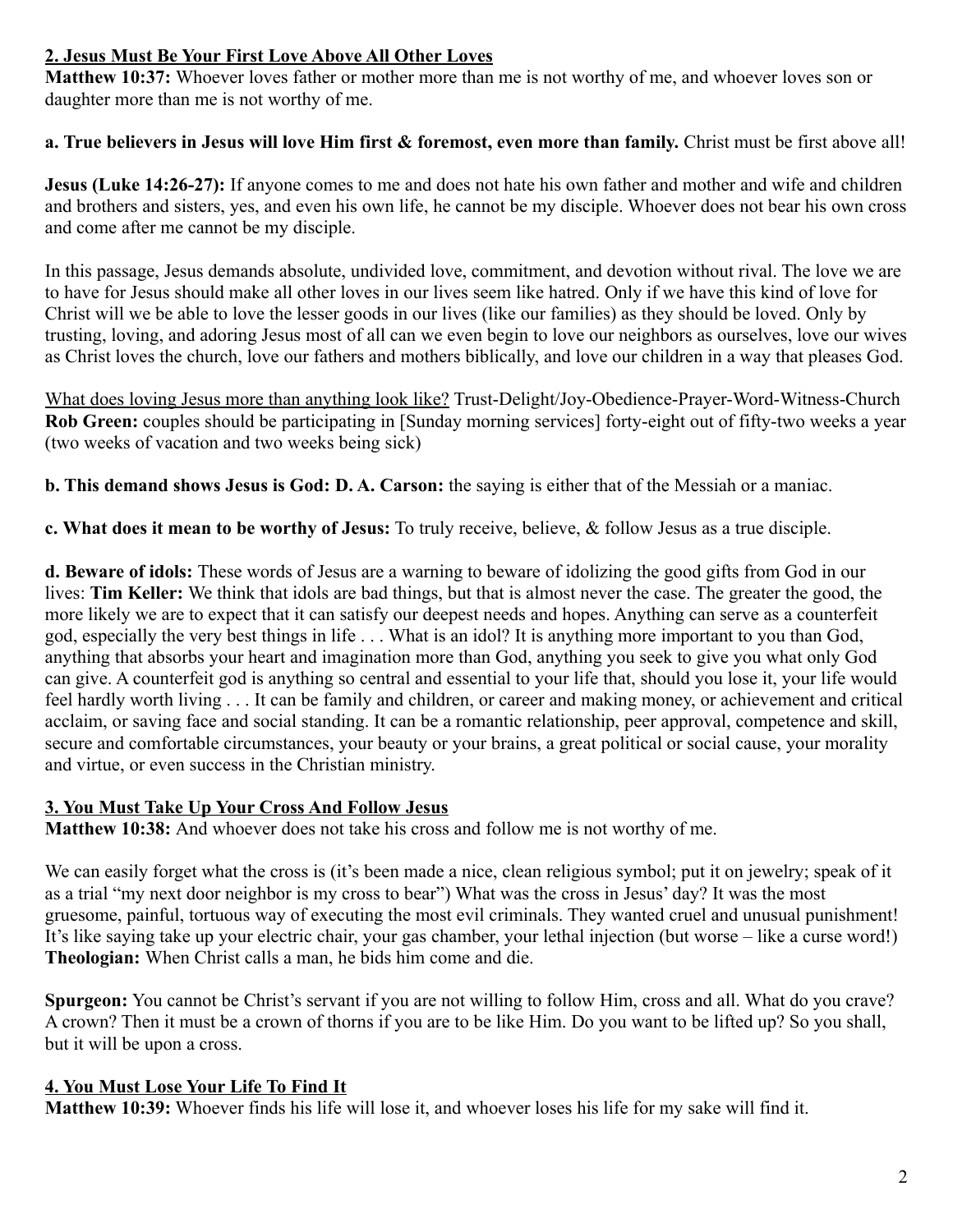If you have your best life now, you will lose your life forever in hell.

Luke 12:16-21: And he told them a parable, saying, "The land of a rich man produced plentifully, <sup>17</sup> and he thought to himself, 'What shall I do, for I have nowhere to store my crops?' <sup>18</sup> And he said, 'I will do this: I will tear down my barns and build larger ones, and there I will store all my grain and my goods. <sup>19</sup> And I will say to my soul, Soul, you have ample goods laid up for many years; relax, eat, drink, be merry.<sup>' 20</sup> But God said to him, 'Fool! This night your soul is required of you, and the things you have prepared, whose will they be?' <sup>21</sup> So is the one who lays up treasure for himself and is not rich toward God."

If you deny yourself, trust Jesus, and make sacrifices for Jesus now (possibly even your physical life!), He will reward you with abundant life (living for Him and being satisfied in Him) now and eternal life in the age to come where there will be fullness of joy and pleasures forevermore!

Mark 10:28-30: Peter began to say to him, "See, we have left everything and followed you."<sup>29</sup> Jesus said, "Truly, I say to you, there is no one who has left house or brothers or sisters or mother or father or children or lands, for my sake and for the gospel, <sup>30</sup> who will not receive a hundredfold now in this time, houses and brothers and sisters and mothers and children and lands, with persecutions, and in the age to come eternal life.

**Daniel Doriani:** Some people exert every effort to "find" life – to preserve and prolong natural life however they can. By contrast, Jesus commends those who are slightly careless for his sake . . . Those who live for self die twice and may never even live once. Those who die to self, die once and live twice, now and forever.

**5. Receiving Jesus' Apostles Is To Receive Jesus Himself And To Receive Jesus Is To Receive The Father Matthew 10:40:** Whoever receives you receives me, and whoever receives me receives him who sent me.

**a. Jesus identifies His apostles (His people) with Himself: Matthew 25:35-40:** For I was hungry and you gave me food, I was thirsty and you gave me drink, I was a stranger and you welcomed me, <sup>36</sup> I was naked and you clothed me, I was sick and you visited me, I was in prison and you came to me.' <sup>37</sup> Then the righteous will answer him, saying, 'Lord, when did we see you hungry and feed you, or thirsty and give you drink? <sup>38</sup> And when did we see you a stranger and welcome you, or naked and clothe you? <sup>39</sup> And when did we see you sick or in prison and visit you?' <sup>40</sup> And the King will answer them, 'Truly, I say to you, as you did it to one of the least of these my brothers, you did it to me.'; **Acts 9:4:** Saul, Saul, why are you persecuting me?

**b. Jesus identifies Himself with His Father Who sent Him: John 14:9:** Whoever has seen me has seen the Father; **John 10:30:** I and the Father are one; **1 John 5:12:** Whoever has the Son has life; whoever does not have the Son of God does not have life; **1 John 2:23:** No one who denies the Son has the Father. Whoever confesses the Son has the Father also.

**Commentator:** Those who receive Jesus apostles (& you!) into their house receive God Himself into their house!

## **6. You Will Be Rewarded For Receiving Any Of Christ's Followers, From The Greatest To The Least**

**Matthew 10:41-42:** The one who receives a prophet because he is a prophet will receive a prophet's reward, and the one who receives a righteous person because he is a righteous person will receive a righteous person's reward. And whoever gives one of these little ones even a cup of cold water because he is a disciple, truly, I say to you, he will by no means lose his reward.

**a. If you receive a prophet (teaches truth about Jesus) or a righteous person (lives the truth of Jesus), you will receive the very same reward of that prophet and righteous person:** To receive is to listen to, to agree with, to support (hospitality, financially), to approve of, and to partner in ministry with for the glory of God.

Your presence here (members); Giving; Supporting missionaries: The reward: God; Joy In Him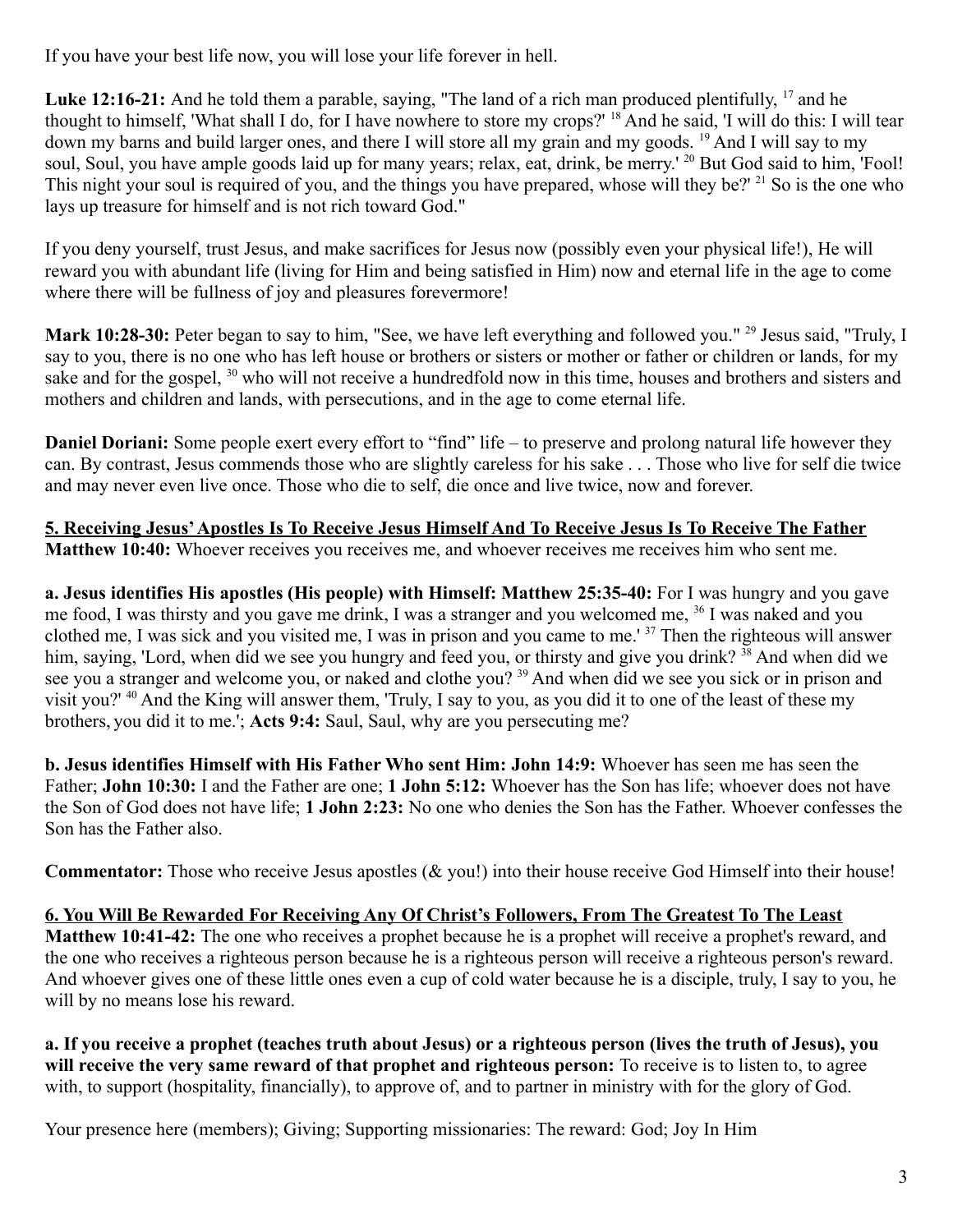**b. V. 42:** And whoever gives one of these little ones even a cup of cold water because he is a disciple, truly, I say to you, he will by no means lose his reward.

**If you help the least of Christ's disciples in the least way because he/she is a disciple of Jesus, you will be rewarded:** Your smallest good deeds to the weakest, youngest, smallest followers of Jesus are greatly pleasing in God's sight!

**- Matthew 25:32-40:** Before him will be gathered all the nations, and he will separate people one from another as a shepherd separates the sheep from the goats.<sup>33</sup> And he will place the sheep on his right, but the goats on the left. <sup>34</sup> Then the King will say to those on his right, 'Come, you who are blessed by my Father, inherit the kingdom prepared for you from the foundation of the world. <sup>35</sup> For I was hungry and you gave me food, I was thirsty and you gave me drink, I was a stranger and you welcomed me, <sup>36</sup> I was naked and you clothed me, I was sick and you visited me, I was in prison and you came to me.' <sup>37</sup> Then the righteous will answer him, saying, 'Lord, when did we see you hungry and feed you, or thirsty and give you drink? <sup>38</sup> And when did we see you a stranger and welcome you, or naked and clothe you? <sup>39</sup> And when did we see you sick or in prison and visit you?' <sup>40</sup> And the King will answer them, 'Truly, I say to you, as you did it to one of the least of these my brothers, you did it to me.' **- Galatians 6:10:** So then, as we have opportunity, let us do good to everyone, and especially to those who are of the household of faith.

**Daniel Doriani:** The Father sends the Son & the Son sends his apostles. To "receive" a disciple is to hear his message & support it, perhaps by giving the messenger food & a bed so he can continue his ministry. To receive an apostle in this way is to receive Jesus himself & God himself. But Jesus continues down a line to people who are ever less prominent: To receive an apostle is to receive Christ; To receive a prophet is to receive Christ; To receive a righteous man is to receive Christ; To receive a little one, the smallest member of the kingdom, is to receive Christ. It is easy to see why one who receives the twelve disciples receives Christ. He sent them directly as his apostles, with his message & power. But the next points are a marvel. In the New Testament era, prophets rank below the twelve apostles. They represented God to be sure, but the Twelve were the foundational witnesses to Christ. To be a righteous man is also a great thing, even if the righteous rank below apostles & prophets. Yet Jesus says that those who receive the apostle, the prophet, & the righteous all gain the same reward from God. Indeed, anyone who helps any of these people gets the same reward they do, because they are partners in God's work. Furthermore, if anyone even helps a little one, the youngest, weakest believer, he will not miss God's reward. God will notice & reward even a cup of cold water given to his children, for his cause. Now to give a cup of cold water is to perform the smallest act of kindness. It is "a small service to a small person." It is smaller than a meal or a bed. It costs nothing & takes no time. Yet God promises to reward even the smallest act to the smallest person.

**Daniel Doriani:** One day, when a fellow named Mike was a freshman in high school, he saw a classmate named Kyle walking home from school, carrying all his books. He thought to himself, "Why would anyone bring home all his books on a Friday? He must be some nerd." Moments later, Mike saw a group of kids running toward Kyle. They ran into him and tripped him, knocking all his books out of his arms. He landed in the dirt and his glasses landed in the grass ten feet away. When the boy looked up, there was a terrible sadness in his eyes. Moved to pity, Mike jogged over to Kyle, handed him his glasses, and said, "Those guys are jerks. They should get a life." Kyle looked at Mike, and simply said, "Thanks!" as a smile of gratitude spread over his face. Mike initiated a conversation: "Where do you live?" Nearby. "Why haven't I seen you before?" I just transferred in from another school. "Would you like to play a little football with my friends this weekend?" Sure. Kyle, Mike, and his buddies soon became friends. In fact, over the high school years, Kyle and Mike became best friends. When they were seniors, Kyle was class valedictorian, but far from a nerd. He was good-looking and everyone's friend. In his speech, Kyle said, "Graduation is a time to thank those who helped you make it through those tough years." Mike then listened in shock as Kyle told the story of the first day they met. Kyle had planned to take his own life that weekend. He had been carrying all his books home so his mother would not have to clean out his locker. A gasp went through the crowd as this handsome, popular boy described his darkest moment. Kyle looked hard at Mike and smiled. "Thankfully, my friend saved me from doing the unspeakable."